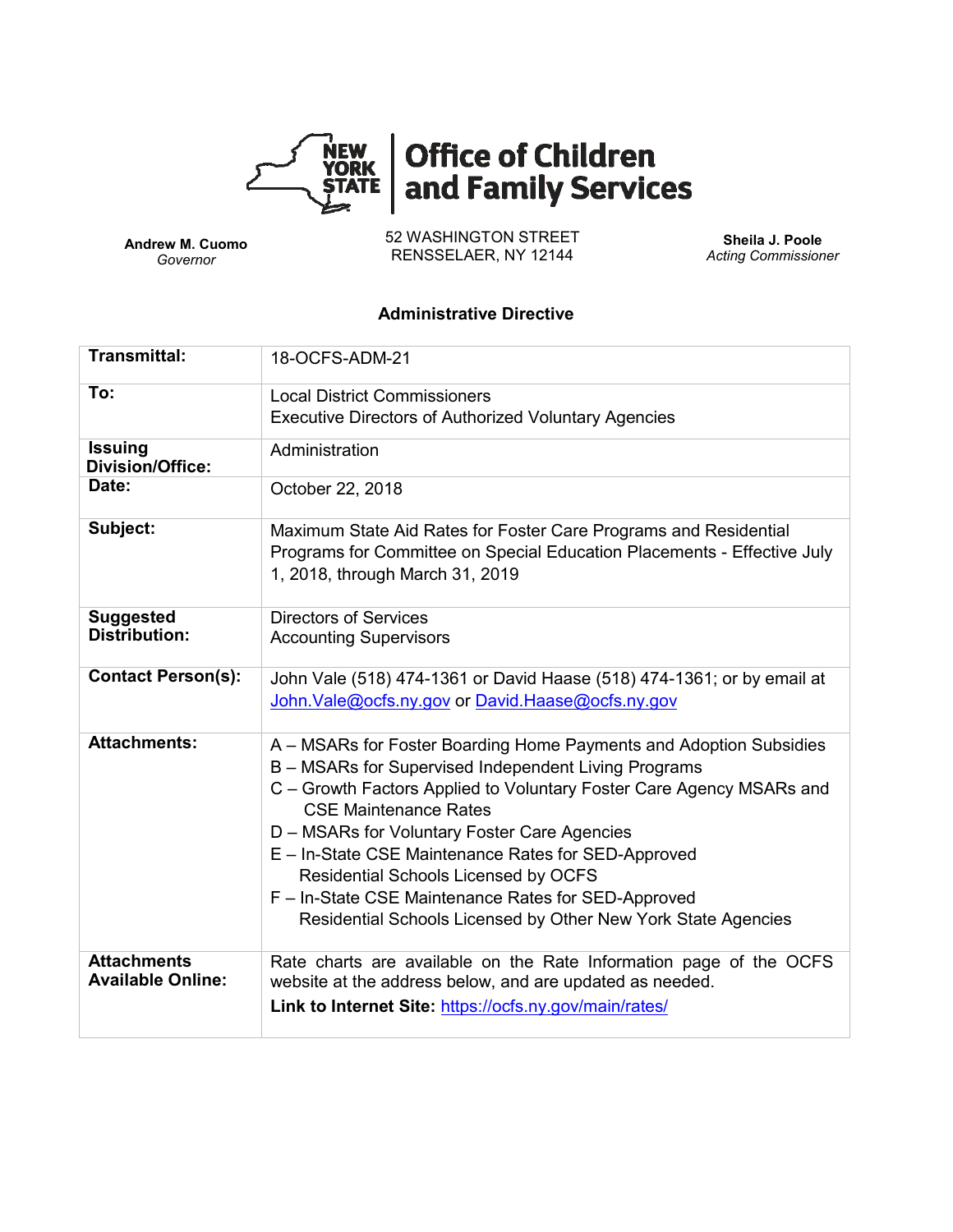# **Filing References**

| <b>Previous</b><br><b>ADMs/INFs</b>       | <b>Releases</b><br><b>Canceled</b> | Dept.<br>Regs.                     | Soc. Serv.<br>Law & Other<br>Legal Ref. | <b>Manual Ref.</b>                                                                | Misc. Ref.                                                              |
|-------------------------------------------|------------------------------------|------------------------------------|-----------------------------------------|-----------------------------------------------------------------------------------|-------------------------------------------------------------------------|
| 17-OCFS-<br>ADM-11:<br>18-OCFS-<br>ADM-20 |                                    | <b>18 NYCRR</b><br><b>Part 427</b> | SSL 398-a<br>EL 4402<br>EL 4405         | Standards of<br><b>Payment for Foster</b><br>Care of Children -<br>Program Manual | 03-OCFS-LCM-22:<br>04-OCFS-LCM-13;<br>05-OCFS-ADM-04:<br>05-OCFS-LCM-18 |

# **I. Purpose**

The purpose of this Administrative Directive (ADM) is to issue Maximum State Aid Rates (MSARs) for Foster Care Programs and In-State Committee on Special Education (CSE) Maintenance Rates for State Education Department (SED)-Approved Residential Schools, effective July 1, 2018, through March 31, 2019.

Please note that all published MSARs and CSE Maintenance Rates remain in effect for payment and reimbursement until modified or deleted by the New York State Office of Children and Family Services (OCFS). A subsequent ADM will be published to specify rate revisions for the balance of the 2018-19 rate year, April 1, 2019, through June 30, 2019. At that time, local departments of social services (LDSSs) and voluntary agencies will be advised regarding rate changes and payment requirements for that period.

## **II. Background**

Annually, OCFS issues MSARs and CSE Maintenance Rates to LDSSs advising them of the annual rate methodology approved by the state's Division of the Budget.

MSARs define the reimbursement limits for LDSSs in negotiating contracts with authorized foster care providers, pursuant to Social Services Law §398-a and 18 New York State Codes, Rules and Regulations (NYCRR) Part 427. Pursuant to Section 398-a (2-a) of the Social Services Law, LDSSs are required to pay no less than 100 percent of each OCFS-established congregate care rate as well as each administrative/services rate for a therapeutic, special needs, or emergency foster home program. The details of such minimum payment requirements are specified in 05-OCFS-ADM-04.

CSE Maintenance Rates, as published by OCFS, must be paid for children placed by local school districts into SED-approved residential schools, pursuant to sections 4402 and 4405 of Education Law.

# **III. Program Implications (Rates effective July 1, 2018, through March 31, 2019)**

- A. **MSARs and In-State CSE Maintenance Rates for Group Care Programs:** The following policies are applicable to all such MSARs and In-State CSE Maintenance Rates, effective July 1, 2018:
	- 1. **MSARs for Group Care Programs:** The following aggregate growth factors were used in the calculation of group care MSARs: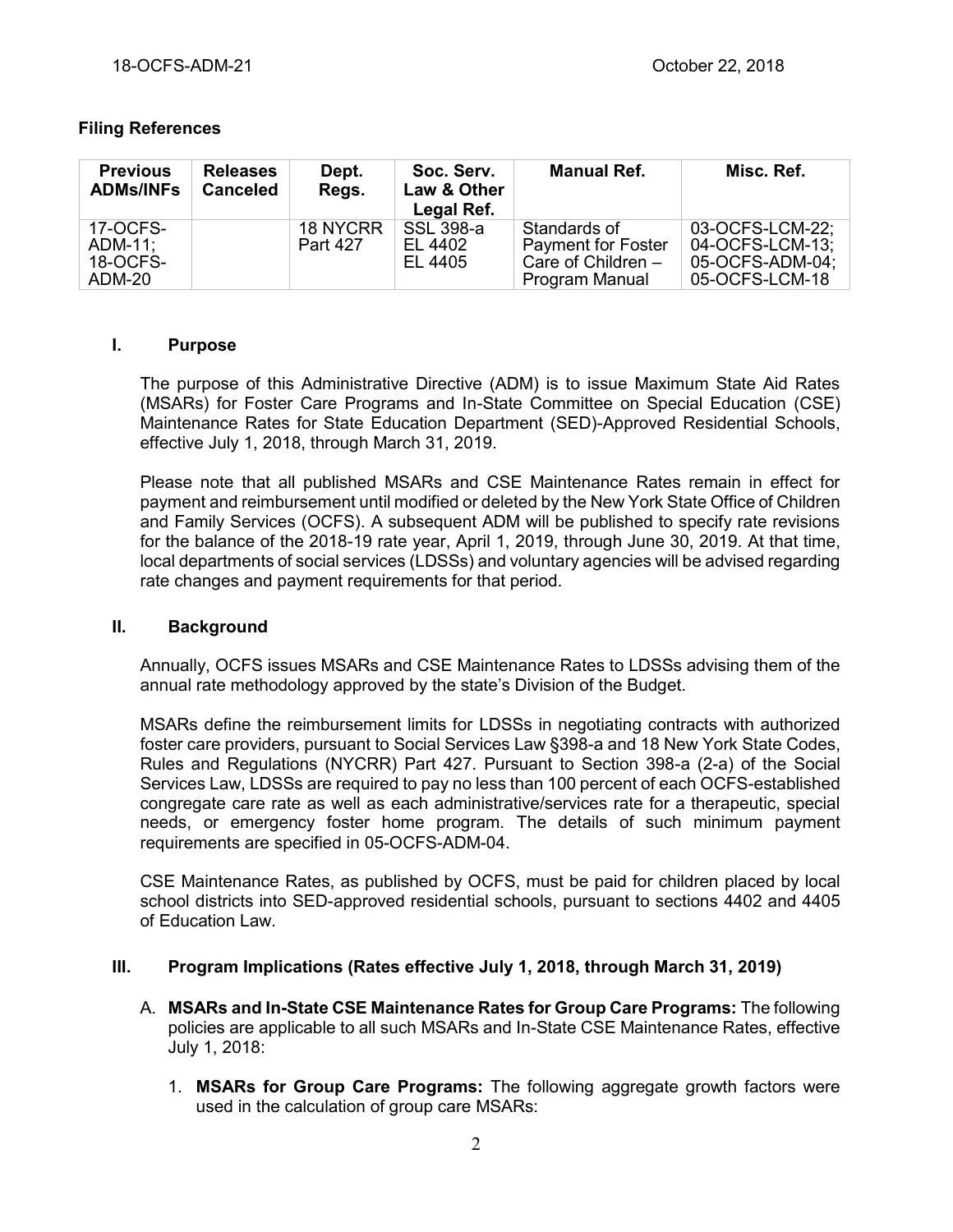- a. **Personal Service (PS):** The calculation of trended costs includes one-year growth factors of 2.0 percent for 2018-19.
- b. **Other-Than-Personal Service (OTPS):** The calculation of trended costs includes one-year growth factors of 4.1 percent for 2018-19.
- 2. **In-State CSE Maintenance Rates:** The In-State CSE Maintenance Rates for special act school districts and on-campus schools affiliated with Article 81 institutions are composed of the MSARs effective July 1, 2018, for the institution program, plus the 2017-18 Medical Per Diem established by the New York State Department of Health (DOH). When the 2018-19 Medical Per Diems are approved by DOH, the In-State CSE Maintenance Rates will be revised to reflect those changes.

The LDSS where the child is a legal resident is responsible for the 10-month CSE maintenance payment in the first instance. Changes in the Education Law and SSL brought about by passage of Chapter 62 of the Laws of 2003 provide that the school district of residence must reimburse the LDSS for 20 percent of the maintenance costs for such children. Pursuant to the 2003 amendments, the local school district placing the child will be responsible for the 10-month CSE tuition payment and a portion of the 10-month CSE maintenance payment. The LDSS is not responsible for either the maintenance or tuition payments for CSE summer school placements.

Local Commissioners Memoranda 03-OCFS-LCM-22 and 04-OCFS-LCM-13 specified information regarding the procedures for implementing these statutory amendments.

CSE Maintenance Rates for children placed by local school districts are not negotiable and must be paid as published.

Pursuant to Chapter 53 of the Laws of 2018, the revisions to the 10-month CSE maintenance reimbursement formula continue as follows:

- a. For a child placed by a school district into a privately operated residential school or special act school district, excluding those located within a city having a population of one million or more:
	- State share is 18.424 percent
	- Local share is 43.152 percent
	- The portion chargeable to the child's school district of residence for the 10 month CSE maintenance payment remains 38.424 percent.
- b. For a child placed by a school district into a privately operated residential school or special act school district, located within a city having a population of one million or more:
	- State share is 0.000 percent
	- Local share is 43.152 percent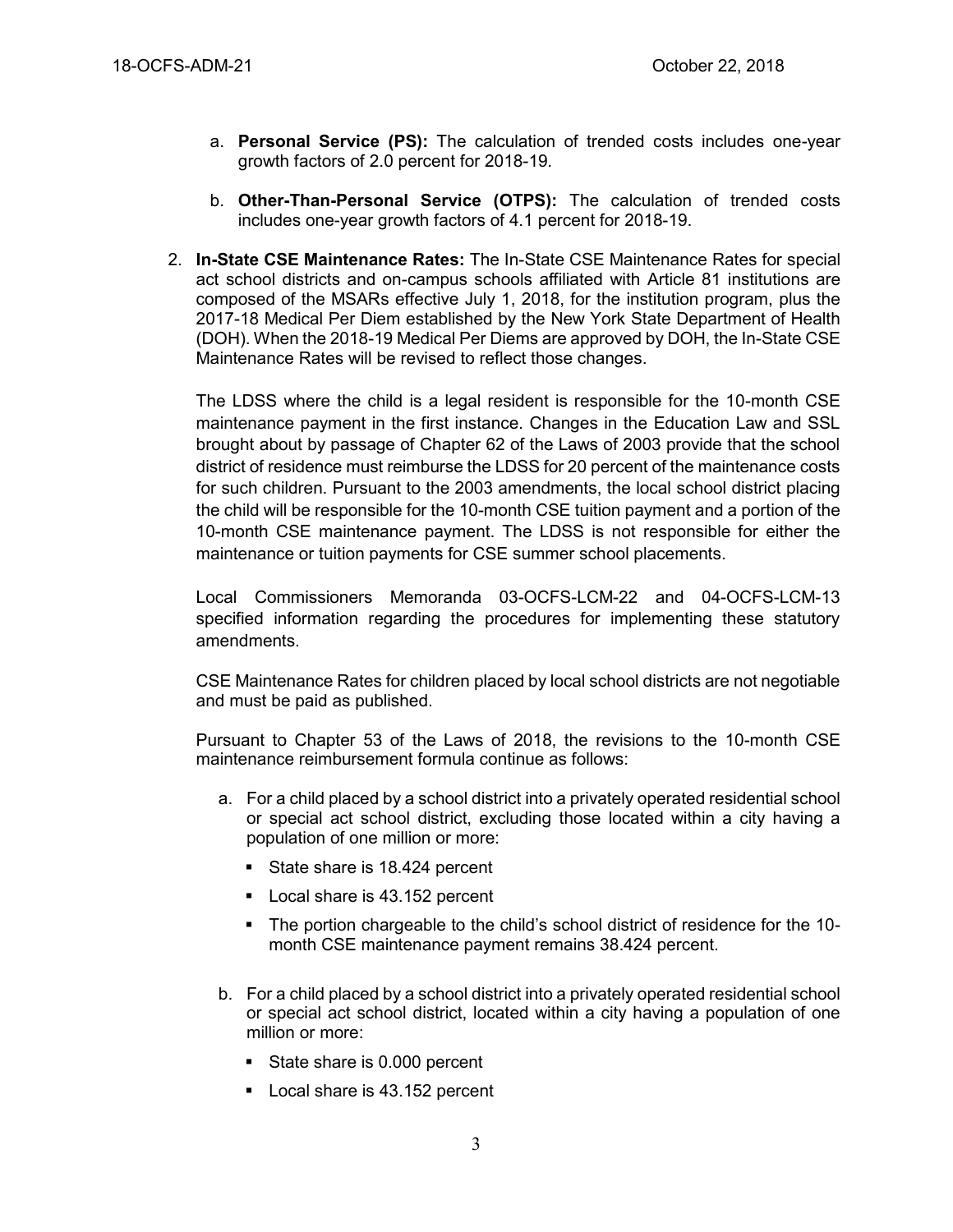- The portion chargeable to the child's school district of residence for the 10 month CSE maintenance payment remains 56.848 percent.
- c. For a child admitted to a state-operated school for the deaf or blind:
	- State share is 46.06 percent
	- Local share is 53.94 percent.
- 3. **Program Classification Reviews:** Agencies seeking a change in the program classification of a congregate care program should contact OCFS using the contact information in this ADM.
- 4. **Capital Projects for Congregate Care Facilities Operated by Voluntary Agencies:** OCFS is continuing its capital rate policies, which would allow OCFS to include in the MSAR an add-on rate to specifically fund an approved capital project for a voluntary agency. Two funding mechanisms are potentially available to support these policies:
	- a. The Dormitory Authority of the State of New York (DASNY) funding mechanism, which was authorized under Chapter 472 of the Laws of 2004 to finance capital projects in residential institutions, operated by private agencies for which OCFS establishes a maintenance rate. To implement Chapter 472, OCFS issued 05- OCFS-LCM-18, which specified the details of that mechanism and allowed for the submission of applications through January 31, 2006. Currently, there are no new opportunities for agencies to apply for capital funding under this mechanism.

Regarding approved DASNY-financed projects, the LDSS is required to pay the add-on rate as part of the MSAR payment for each child placed in a program that has a DASNY add-on rate, and state reimbursement is available net of any available federal funding for those costs that exceed the LDSS's foster care block grant allocation. State share is 46.06 percent and local share is 53.94 percent. This additional reimbursement is made available to each LDSS for eligible payments at the end of each State Fiscal Year through the local district settlement process.

- b. The Property Parameter Waiver (PPW) funding mechanism was also implemented in 05-OCFS-LCM-18 to support the same objectives as the DASNY mechanism within the context of existing funding formulas for foster care or CSE maintenance. For PPW proposals, applications may be submitted to OCFS for review.
- c. The instructions for capital project applications are available at <https://ocfs.ny.gov/main/rates/> in a separate section titled "Capital Project Applications for Congregate Care Facilities Operated by Voluntary Agencies."
- B. **MSARs for Foster Boarding Home (FBH) Programs:** The following policies are applicable to all rates associated with FBH programs, effective July 1, 2018:
	- 1. **Administrative/Services Rates for Voluntary Agencies:**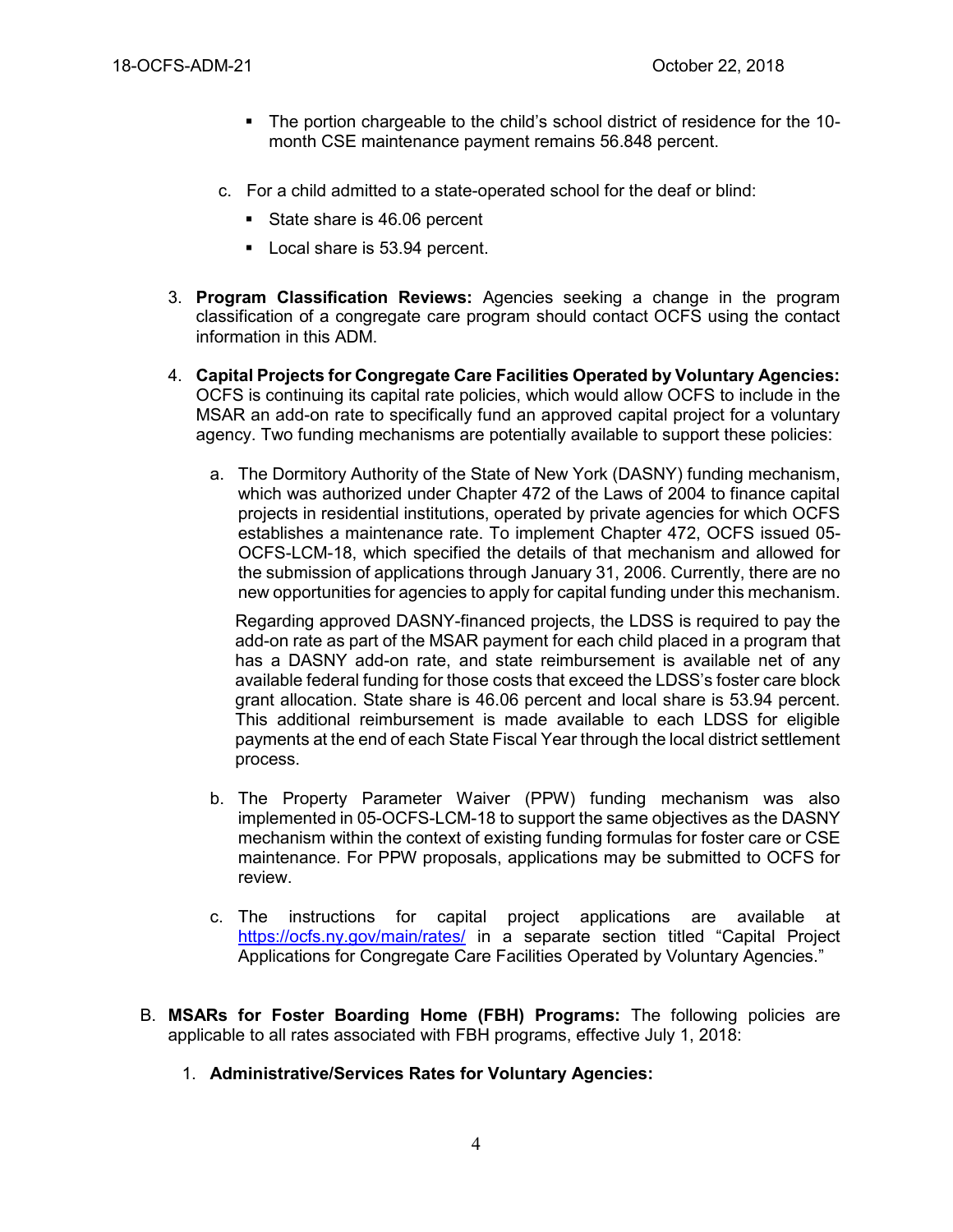- a. **Growth Factors for Administrative/Services Rates for Voluntary Agencies:**  The following aggregate growth factors were used in the calculation of MSARs for the administrative/services rates for FBH programs:
	- **PS:** The calculation of trended costs includes one-year growth factors of 2.0 percent for 2018-19.
	- **OTPS:** The calculation of trended costs includes one-year growth factors of 3.9 percent for 2018-19.
- b. **Property Cost Transfer Policy:** OCFS is continuing its policy of supporting an offset of an FBH program's property overage with available growth that is not being used in the program's administrative cost center. The offset is automatically calculated, which means the MSAR reflects the application of available administrative growth to an overage of property expenditures.
- 2. **Payments to Foster Parents:** OCFS policies effective July 1, 2018, regarding MSARs for "pass-through" payments for the foster parent components of the FBH program (including adoption subsidy payments) are as follows:
	- a. **Basic Room and Board Payment to Foster, Adoptive Parents, and KinGAP Relative Guardians:** A growth factor of 3.25 percent was applied to the MSARs for board and care payments to foster or adoptive parents and r KinGAP elative guardians effective July 1, 2018, through March 31, 2019.
	- b. **Clothing Allowance:** A growth factor of 3.25 percent was applied to the MSARs for replacement clothing paid to foster or adoptive parents and KinGAP relative guardians effective July 1, 2018, through March 31, 2019.
	- c. **Diaper Allowance:** A growth factor of 3.25 percent was applied to the MSARs for diaper payments to foster or adoptive parents and KinGAP relative guardians, for birth through three years of age, effective July 1, 2018, through March 31, 2019.
	- d. **Payments to Foster Parents for Emergency Placements:** The MSAR for this type of payment continues to be calculated as 200 percent of the currently effective MSAR for a non-special or non-exceptional child (i.e., 200 percent of the basic room and board payment rate that would apply to the child according to his/her age).
	- e. **AIDS Per Diem Add-On:** The \$15 AIDS per diem add-on continues to be effective July 1, 2018, for children with HIV/AIDS placed in regular FBH programs. Please note: the AIDS per diem add-on is specifically for regular FBH programs only and **should not** be charged for emergency, special medical or therapeutic FBH program care days. The treatment of the \$15 per diem revenue for rate setting purposes is as follows: revenue from the \$15 AIDS per diem addon was subtracted from the allowable direct care costs for each FBH program, and the adjusted costs were compared with the direct care parameter to determine the rate base.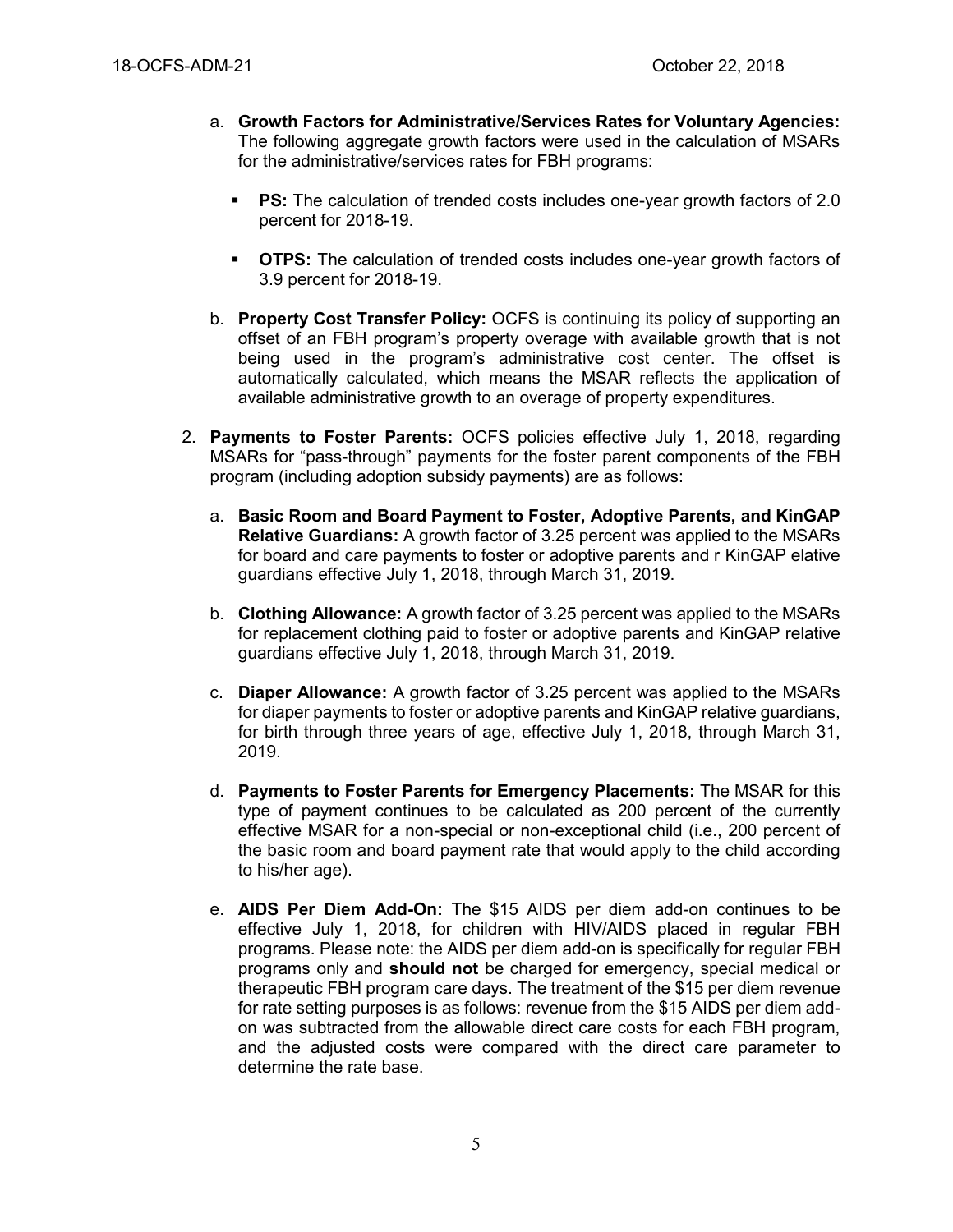- f. **Finder's Fee for Recruiting New Foster Homes:** OCFS is continuing the policy of allowing LDSSs to pay a voluntary finder's fee of up to \$200 to existing foster parents who recruit new foster parents. For detailed information regarding how to apply this policy, please refer to Chapter 8, Section G, of the *Standards of Payment for Foster Care of Children Program Manual* at: <https://ocfs.ny.gov/main/rates/FosterCare/Manual/>**.**
- C. **Rate Stabilization for New Programs:** OCFS is continuing its rate stabilization policy for all new programs for which it is first using historical program expenses. There is a 10 percent margin of rate variance. This means that the first cost-based rate for a new program may not increase (or decrease) by more than 10 percent when compared to the prior year's budget-based rate.
- D. **Supervised Independent Living Programs (SILPs):** There is a 1.9 percent overall increase to the MSARs for double occupancy SILPs, triple occupancy SILPs, and fourand five-bed mother/child SILPs effective July 1, 2018, through March 31, 2019.
- E. **CSE Maintenance Rates for Out-of-State Schools:** Annually, OCFS issues Out-of-State CSE Maintenance Rates to LDSSs based on rate information approved by other states, recommended by SED, and reviewed and approved by OCFS. CSE Maintenance Rates, as approved by OCFS, must be used by LDSSs as the basis for making CSE maintenance payments for children approved by SED for placements in out-of-state private residential schools. Issuance of and payment responsibilities for these rates are governed by Section 4405 of Education Law. These rates are not negotiable and must be paid as published. A separate ADM is issued by OCFS for Out-of-State CSE Maintenance Rates.
- F. **Rates Under Review:** Where the published MSAR is coded as "under review," it means that there may be outstanding issues regarding the calculation of that MSAR, and that it may be revised.

# **IV. Systems Implications**

Existing procedures for processing MSAR payments and reimbursing claims will continue to be applicable.

#### **V. Rate Consultations/Rate Adjustments**

The purpose of issuing MSARs is to specify the OCFS-approved maximum reimbursement program rates for state and federal claiming purposes, as well as to provide guidance to LDSSs in their contract negotiations with providers of foster care. MSAR payment requirements, pursuant to Section 398-a (2-a) of the SSL, prohibit LDSSs from paying less than the MSAR per diem established by OCFS for each congregate care rate and for each administrative/services rate for a therapeutic, special needs, or emergency foster home program operated by a voluntary agency, as specified in 05-OCFS-ADM-04.

When an LDSS agrees to contract for a rate that is greater than the published MSAR, OCFS may be able to assist the LDSS and/or the voluntary agency in developing a program intensification request to increase the MSAR.